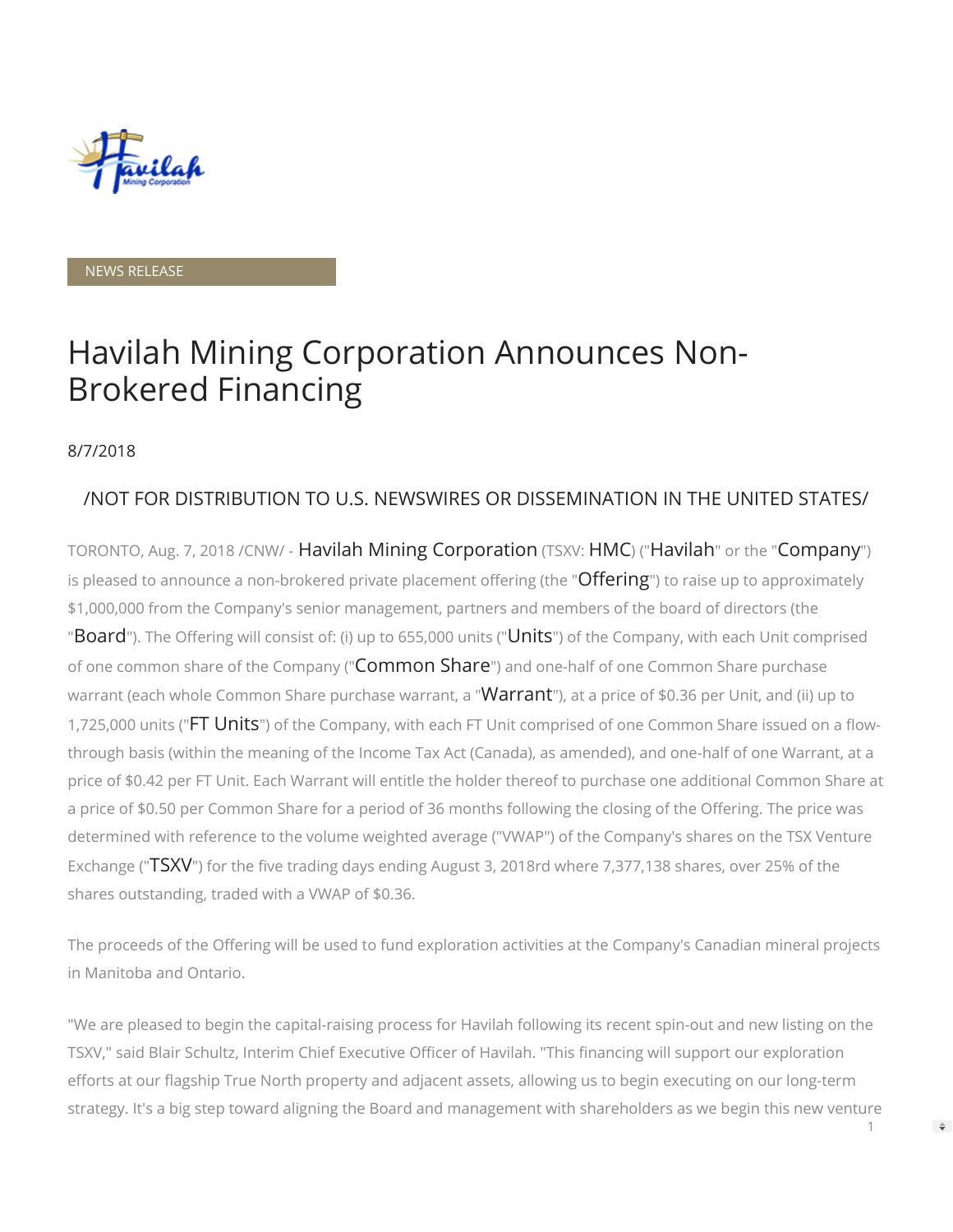as significant shareholders."

Certain insiders of the Company (within the meaning of the rules and policies of the TSXV) are expected to participate and purchase Units and/or FT Units under the Offering. The Offering will therefore constitute a "relatedparty transaction" to the extent of such insiders' participation within the meaning of TSXV Policy 5.9 and Multilateral Instrument 61-101 – Protection of Minority Security Holders in Special Transactions ("MI 61-101"). The Company intends to rely on exemptions from the formal valuation and minority security holder approval requirements of the related-party rules set out in sections 5.5(a) and 5.7(a) of MI 61-101 as the fair market value of the subject matter of the Offering does not exceed 25% of the market capitalization of the Company. The Company did not file, and does not anticipate filing, a material change report more than 21 days before the closing of the Offering, since the closing date for the Offering has not been finally determined and the Company wishes to complete the Offering on an expedited basis for commercial reasons.

The Common Shares and Warrants that comprise the Units and FT Units (as well as any Common Shares issued upon exercise of the Warrants) will be subject to hold period of four months from and after the closing of the Offering under applicable securities legislation and the rules and policies of the TSXV. The Offering remains subject to final acceptance by the TSXV.

#### Operations Update

Since the spin out from Klondex Mines Ltd., Havilah mining operations are continuing to focus on re-processing historic tails with a reserve grade of 0.75 grams per tonne. Subject to weather conditions, we expect that the cash flow from the milling facility will continue to fund overhead as well as ongoing care and maintenance of the True North mine.

During this time, the Geology team will focus their efforts on re-logging all available core from the Ogama-Rockland project acquired with the Bison Gold transaction in the summer of 2017. The Company is also obtaining all necessary permits to commence drilling and we intend to start with five structural interpretation drill holes while continuing to refine, enhance and support the new geological model. These results should lay the foundation to a much larger program and a new updated National Instrument 43-101 ("NI 43-101") mineral resource estimate.

The Company will also focus efforts on new near mine targets within the underground workings of the True North mine and on highly prospective targets in the extensive Rice Lake land package.

#### Corporate Update

The Board of Directors has commenced a search for key management personnel. They are currently in discussions

 $\Rightarrow$ 

 $\mathcal{P}$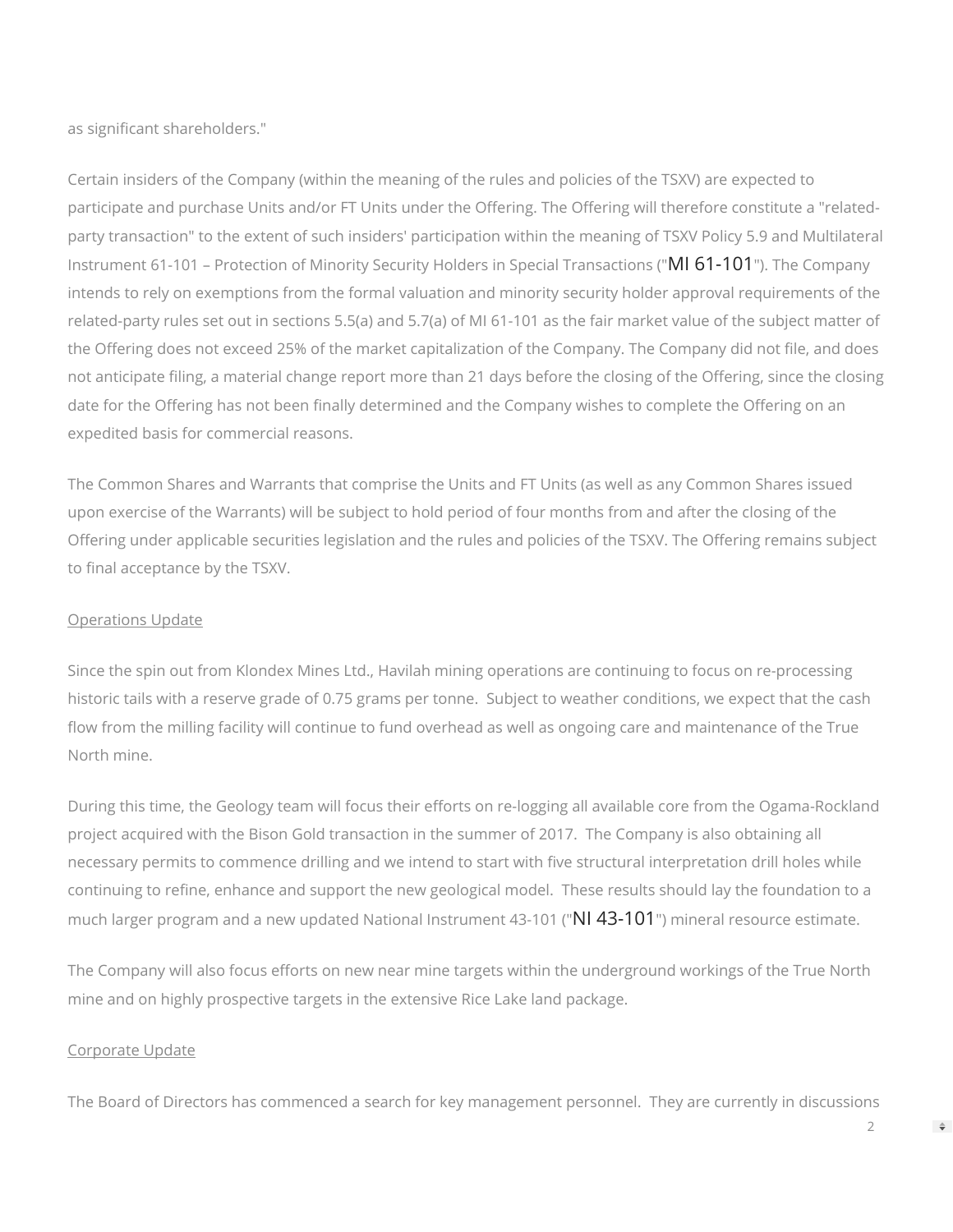with several parties for various executive positions. The Company anticipates the process to be completed in the coming months.

### ABOUT HAVILAH

Havilah Mining Corporation is a junior gold producer that owns the True North mine and mill complex ("True North") currently processing historic tails. In addition to operating True North in Bissett, Manitoba, Havilah owns approximately 43,600 hectares of land surrounding the 40 hectare package that True North is located. Havilah believes their Rice Lake land package is a prime exploration opportunity to create a mining district with a central milling facility. Also, the company owns the Tully project in Timmins, Ontario. The Company intends to focus on both organic growth opportunities and accretive acquisition opportunities in North America.

ON BEHALF OF THE BOARD OF DIRECTORS

Blair Schultz Chairman and Interim President and Chief Executive Officer

Neither the TSXV nor its Regulatory Services Provider (as that term is defined in the policies of the TSXV) accepts responsibility for the adequacy or accuracy of this news release.

Brian Morris (AIPG CPG-11786), a director of the Company and a "qualified person" as such term is defined in NI 43-101, has reviewed and approved the technical contents of this press release.

# CAUTIONARY STATEMENT REGARDING FORWARD LOOKING INFORMATION

This press release may contain forward-looking statements. Often, but not always, forward-looking statements can be identified by the use of words such as "plans", "expects" or "does not expect", "is expected", "budget", "scheduled", "estimates", "forecasts", "intends", "anticipates" or "does not anticipate", or "believes", or describes a "goal", or variation of such words and phrases or state that certain actions, events or results "may", "could", "would", "might" or "will" be taken, occur or be achieved. This press release may contain forward-looking statements. Often, but not always, forward-looking statements can be identified by the use of words such as "plans", "expects", or "does not expect", "is expected", "budget", "scheduled", "estimates", "forecasts", "intends", "anticipates" or "does not anticipate", or "believes", or describes a "goal", or variation of such words and phrases or state that certain actions, events or results "may", "could", "would", "might" or "will" be taken, occur or be achieved.

All forward-looking statements reflect the Company's beliefs and assumptions based on information available at the time the statements were made. Actual results or events may differ from those predicted in these forward-

3

 $\Rightarrow$